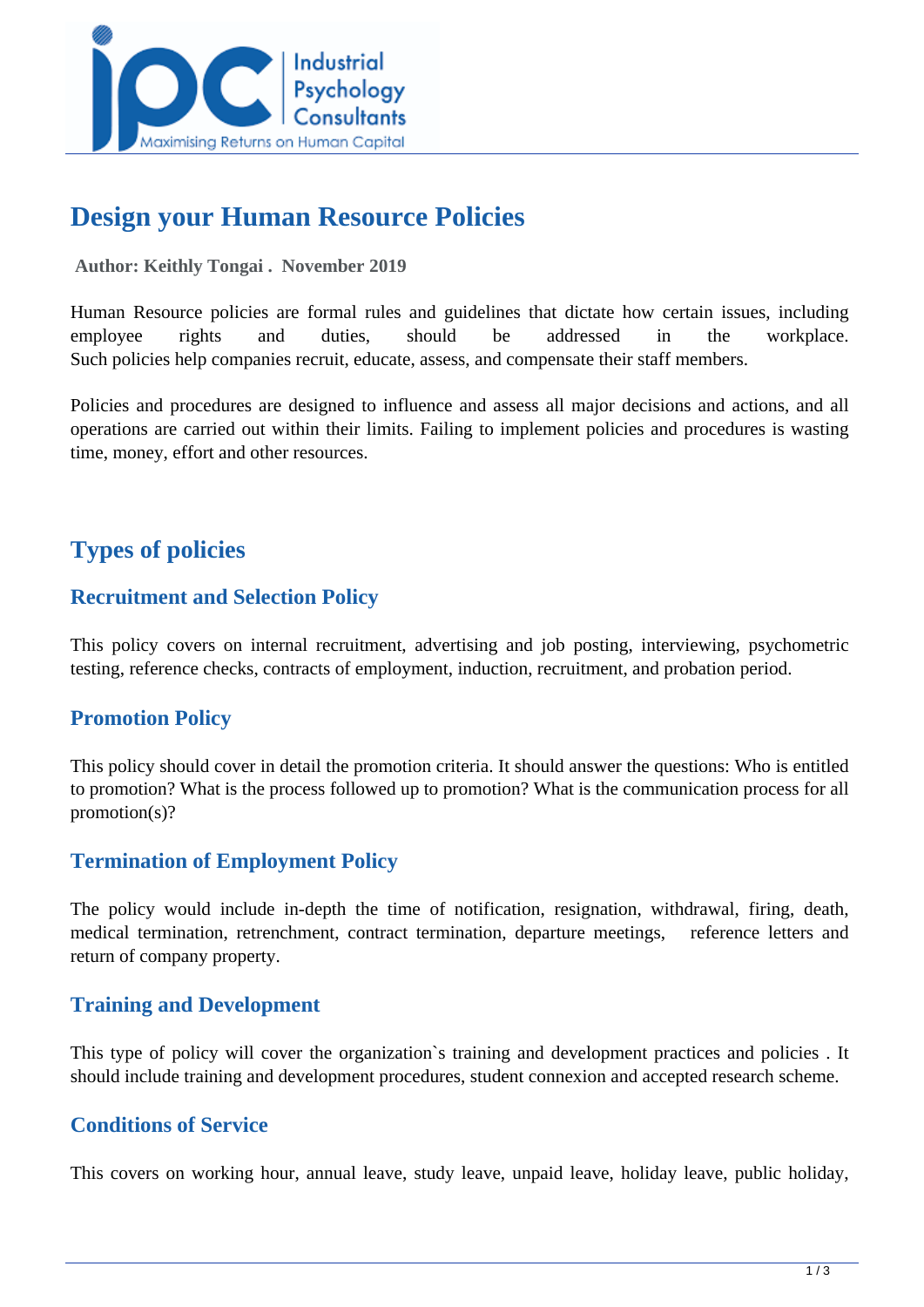

encashment of leave, overtime and special leave.

## **Safety, Health and Environment Policy**

This type of policy should cover in-depth the company practises and strategies on security, health and environment.

## **Remuneration and Benefits**

This should include in-depth remuneration plans i.e. general, pay control, annual bonus, income and obligation compensation, revenue, car loan, company vehicle, designated space, funeral aid, housing reimbursement, travel per diem, medical assistance, pension scheme and NSSA.

## **Performance Management**

This type of policy includes detailed policies on performance contracts and performance standards, recourse in case of poor performance, rules on performance incentives.

#### **Standards of Conduct:**

This will discuss the organization's standards of conduct. This type of policy will outline guidelines on general standards of conduct of interest, and public contact, fashion standards, privacy, copyright, and use of company facilities.

#### **General Policies**

 This should give detail on other general policies and procedures at the organization, such as payroll documentation, and personnel records.

So when designing an HR policy, there are few things you need to consider first:

#### **1. Identify the policy need**

Employers may see the need to design policy when

- The organization's legal protection is required.
- State laws and regulations need to be complied with
- Consistent criteria and guidelines need to be developed.

#### **2. Determine the substance of policies**

When companies create new strategies, they should be careful to avoid wording conveying rigid rules that in all cases must be implemented exactly as written. Flexibility should be incorporated into the wording and it should eliminate promises that could be interpreted as a contract. The following are the